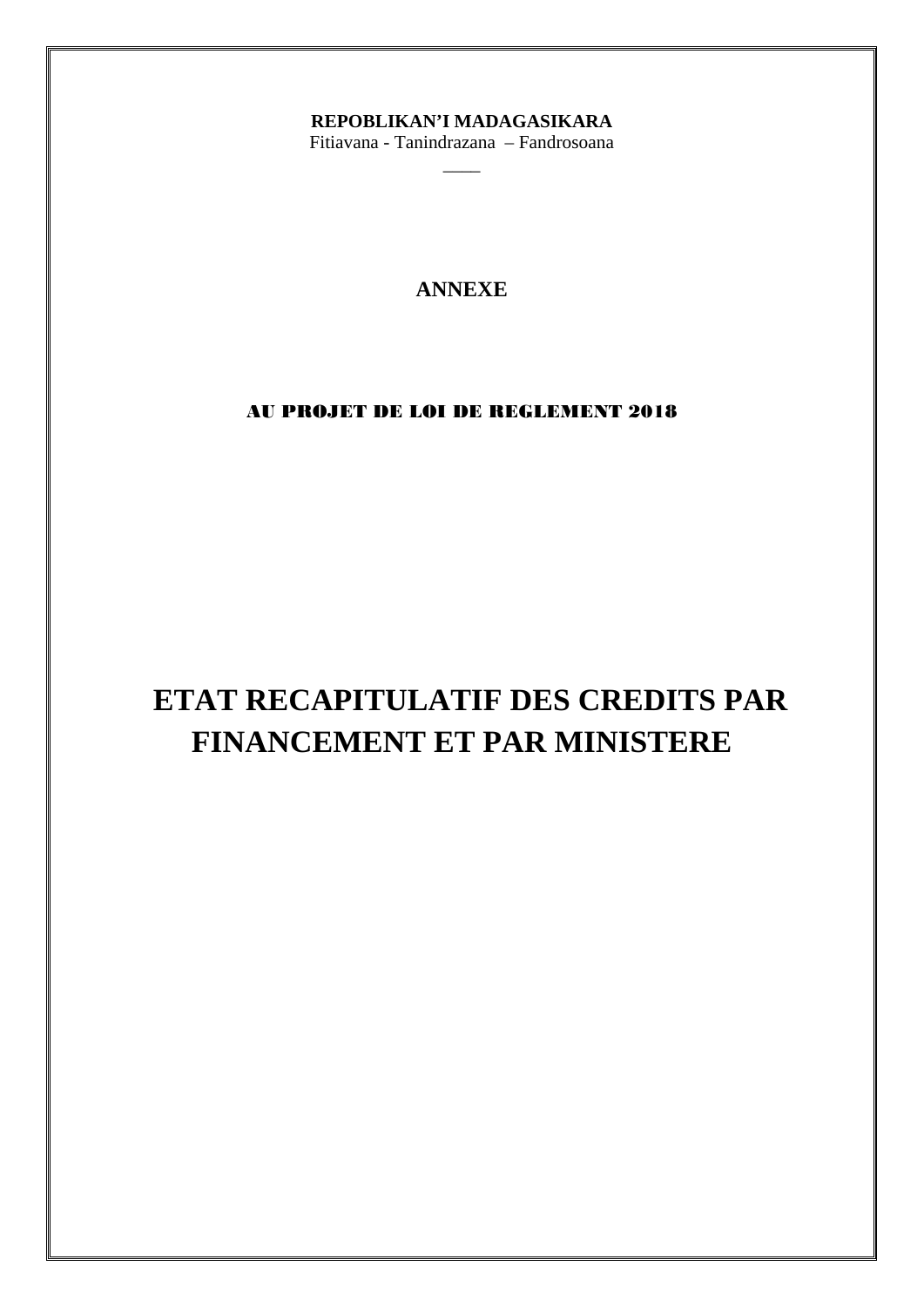### **ETAT RECAPITULATIF DES CREDITS PAR FINANCEMENT EXECUTES** Exercice : 2018

| Intitulé                     | Crédit primitif          | <b>LFR</b>                     | En plus<br>En moins                      |                          | Crédit définitif              |
|------------------------------|--------------------------|--------------------------------|------------------------------------------|--------------------------|-------------------------------|
| 10-001-001-A                 | 9 096 321 673 000        | 9 534 147 535 000,00           | 427 652 305 001,96<br>409 534 212 768,96 |                          | 9 552 265 627 233,00          |
| 10-001-001-B                 | 1 270 319 000            | 1750 059 000,00                | 59 000 000,00                            | 35 902 000,00            | 1773 157 000,00               |
| 10-001-001-C                 | 1 027 862 000            | 17 604 293 000,00              | 0,00                                     | 258 505 000,00           | 17 345 788 000,00             |
| 10-001-001-D                 | 403 700 000              | 403 700 000,00                 | 0,00                                     | 3 201 000,00             | 400 499 000,00                |
| 10-001-001-E                 | 650 000 000              | 650 000 000,00                 | 0,00                                     | 0,00                     | 650 000 000,00                |
| 10-001-001-H                 | 81 000 000               | 81 000 000,00                  | 0,00                                     | 5 105 000,00             | 75 895 000,00                 |
| 10-001-001-l                 | 1 101 125 000            | 1 101 125 000,00               | 0,00                                     | 22 464 000,00            | 1 078 661 000,00              |
| 10-001-001-J                 | 5 000 000 000            | 5 000 000 000,00               | 0,00                                     | 0,00                     | 5 000 000 000,00              |
| 10-001-001-K                 | 700 000 000              | 700 000 000,00                 | 0,00                                     | 0,00                     | 700 000 000,00                |
| 10-001-001-M                 | 33 687 000               | 33 687 000,00                  | 0,00                                     | 263 000,00               | 33 424 000,00                 |
| 10-001-001-N                 | 32 500 000               | 32 500 000,00                  | 0,00                                     | 7 501 000,00             | 24 999 000,00                 |
| 20-001-001-A                 | 34 894 666 000           | 34 893 566 000,00              | 12 449 624 000,00                        | 18 138 648 000,00        | 29 204 542 000,00             |
| 20-001-001-B                 | 191 685 000              | 191 685 000,00                 | 0,00                                     | 59 000 000,00            | 132 685 000,00                |
| 20-001-001-C                 | 129 960 000              | 130 960 000,00                 | 0,00                                     | 71 000 000,00            | 59 960 000,00                 |
| 20-001-001-D                 | 101 720 000              | 101 820 000,00                 | 0,00                                     | 45 000 000,00            | 56 820 000,00                 |
| 20-001-001-E                 | 183 563 000              | 183 563 000,00                 | 1 000 000,00                             | 37 000 000,00            | 147 563 000,00                |
| 20-001-001-F                 | 44 000 000               | 44 000 000,00                  | 0,00                                     | 44 000 000,00            | 0,00                          |
| 20-001-001-G                 | 4 000 000                | 4 000 000,00                   | 0,00                                     | 4 000 000,00             | 0,00                          |
| 20-001-001-H                 | 3 150 000                | 3 150 000,00                   | 0,00                                     | 0,00                     | 3 150 000,00                  |
| 20-001-001-l                 | 0                        | 0,00                           | 0,00                                     | 0,00                     | 0,00                          |
| 20-001-001-K                 | 2 895 000                | 2 895 000,00                   | 0,00                                     | 0,00                     | 2 895 000,00                  |
| 20-001-001-L                 | 0                        | 0,00                           | 0,00                                     | 0,00                     | 0,00                          |
| 20-001-001-M                 | 0                        | 0,00                           | 0,00                                     | 0,00                     | 0,00                          |
| 20-001-001-N                 | 0                        | 0,00                           | 0,00                                     | 0,00                     | 0,00                          |
| 30-001-001-A                 | 94 491 927 000           | 94 451 927 000,00              | 32 564 732 880,00                        | 30 762 694 000,00        | 96 253 965 880,00             |
| 30-001-001-B                 | 14 209 812 000           | 14 209 812 000,00              | 737 452 630,00                           | 8 678 221 000,00         | 6 269 043 630,00              |
| 30-001-001-C                 | 4 476 689 000            | 4 486 689 000,00               | 34 916 290,00                            | 1 563 600 000,00         | 2 958 005 290,00              |
| 30-001-001-D                 | 3 607 504 000            | 3 637 504 000,00               | 157 723 120,00                           | 139 721 000,00           | 3 655 506 120,00              |
| 30-001-001-E                 | 4 985 002 000            | 4 985 002 000,00               | 149 374 990,00                           | 928 944 000,00           | 4 205 432 990,00              |
| 30-001-001-F                 | 1 652 693 000            | 1 652 693 000,00               | 0,00                                     | 0,00                     | 1 652 693 000,00              |
| 30-001-001-G<br>30-001-001-H | 80 000 000<br>13 769 000 | 80 000 000,00<br>13 769 000,00 | 0,00                                     | 0,00                     | 80 000 000,00                 |
| 30-001-001-l                 | 200 004 000              | 200 004 000,00                 | 0,00<br>0,00                             | 0,00<br>191 623 000,00   | 13 769 000,00<br>8 381 000,00 |
| 30-001-001-K                 | 400 000 000              | 400 000 000,00                 | 5765090,00                               | 0,00                     | 405 765 090,00                |
| 30-001-001-L                 | 0                        | 0,00                           | 0,00                                     | 0,00                     | 0,00                          |
| 30-001-001-M                 | 174 952 000              | 174 952 000,00                 | 722 134 000,00                           | 0,00                     | 897 086 000,00                |
| 30-001-001-N                 | 185 750 000              | 185 750 000,00                 | 0,00                                     | 185 750 000,00           | 0,00                          |
| 30-219-001-A                 | 0                        | 0,00                           | 113 780 000,00                           | 0,00                     | 113 780 000,00                |
| 40-204-001-A                 | 0                        | 1 800 000 000,00               | 1 800 000 000,00                         | 1800 000 000,00          | 1 800 000 000,00              |
| 40-219-001-A                 | 1898983000               | 1898983000,00                  | 0,00                                     | 0,00                     | 1898983000,00                 |
| 40-219-001-B                 | 4 044 293 000            | 4 044 293 000,00               | 1 925 000 000,00                         | 1 415 000 000,00         | 4 554 293 000,00              |
| 40-219-001-C                 | 2 999 920 000            | 2 999 920 000,00               | 1 400 000 000,00                         | 1910 000 000,00          | 2 489 920 000,00              |
| 60-101-101-A                 | 848 000 000              | 848 000 000,00                 | 0,00                                     | 0,00                     | 848 000 000,00                |
| 60-103-103-A                 | 3 074 000 000            | 3 074 000 000,00               | 2 184 550 000,00                         | 2 184 550 000,00         | 3 074 000 000,00              |
| 60-103-103-B                 | 279 000 000              | 279 000 000,00                 | 0,00                                     | 0,00                     | 279 000 000,00                |
| 60-103-103-C                 | 0                        | 5 090 000 000,00               | 0,00                                     | 0,00                     | 5 090 000 000,00              |
| 60-103-133-E                 | 4 369 000 000            | 4 369 000 000,00               | 0,00                                     | 0,00                     | 4 369 000 000,00              |
| 60-107-107-A                 | 318 378 000 000          | 318 378 000 000,00             | 835 000 000,00                           | 835 000 000,00           | 318 378 000 000,00            |
| 60-107-107-B                 | 7 139 000 000            | 7 139 000 000,00               | 0,00                                     | 0,00                     | 7 139 000 000,00              |
| 60-107-107-C                 | 9 187 000 000            | 9 187 000 000,00               | 0,00                                     | 0,00                     | 9 187 000 000,00              |
| 60-107-120-E                 | 5 353 000 000            | 5 353 000 000,00               | 0,00<br>0,00                             |                          | 5 353 000 000,00              |
| 60-111-111-A                 | 17 410 000 000           | 19 796 000 000,00              | 3 918 300 000,00<br>3 918 300 000,00     |                          | 19 796 000 000,00             |
| 60-111-111-B                 | 61 925 000 000           | 61 925 000 000,00              | 80 000 000,00                            | 80 000 000,00            | 61 925 000 000,00             |
| 60-112-112-A                 | 24 096 000 000           | 24 096 000 000,00              | 1 695 000 000,00                         | 2 695 000 000,00         | 23 096 000 000,00             |
| 60-113-113-A                 | 803 000 000              | 803 000 000,00                 | 0,00                                     | 0,00                     | 803 000 000,00                |
| 60-114-114-A                 | 5 846 000 000            | 5 846 000 000,00               | 0,00                                     | 0,00<br>5 846 000 000,00 |                               |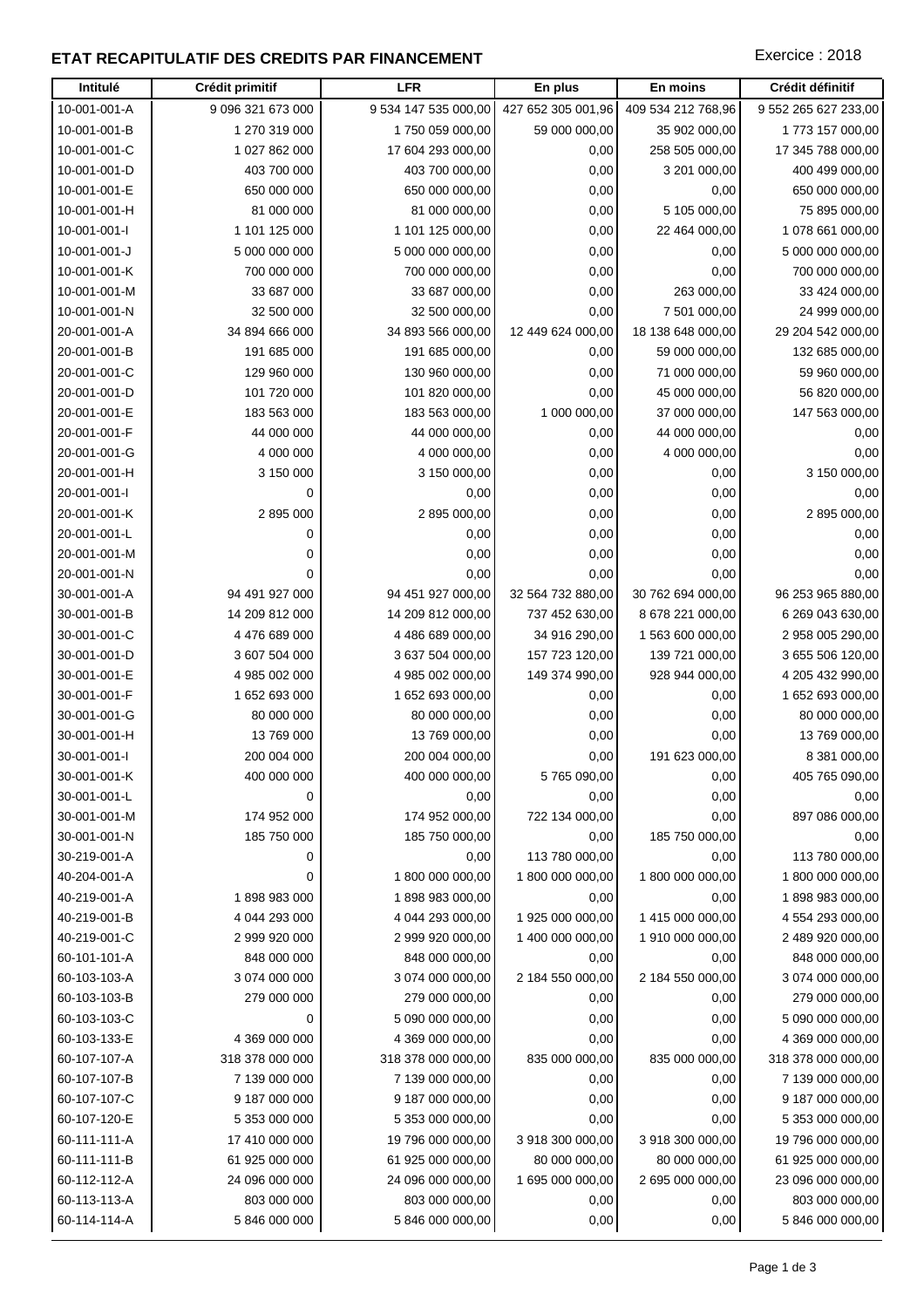| Intitulé     | Crédit primitif | <b>LFR</b>         | En plus           | En moins                  | Crédit définitif   |  |
|--------------|-----------------|--------------------|-------------------|---------------------------|--------------------|--|
| 60-114-114-l | 5 365 000 000   | 5 365 000 000,00   | 0,00              | 0,00                      | 5 365 000 000,00   |  |
| 60-114-114-L | 828 000 000     | 828 000 000,00     | 0,00              | 0,00                      | 828 000 000,00     |  |
| 60-116-116-B | 4 205 000 000   | 4 205 000 000,00   | 0,00              | 0,00<br>4 205 000 000,00  |                    |  |
| 60-116-116-D | 261 000 000     | 261 000 000,00     | 0,00              | 0,00                      | 261 000 000,00     |  |
| 60-116-116-H | 467 000 000     | 467 000 000,00     | 0,00              | 0,00                      | 467 000 000,00     |  |
| 60-117-117-A | 0               | 1 000 000 000,00   | 0,00              | 0,00                      | 1 000 000 000,00   |  |
| 60-117-117-D | 1 146 000 000   | 1 146 000 000,00   | 0,00              | 0,00                      | 1 146 000 000,00   |  |
| 60-118-118-A | 11 244 000 000  | 11 244 000 000,00  | 0,00              | 0,00                      | 11 244 000 000,00  |  |
| 60-118-118-N | 6 031 000 000   | 6 031 000 000,00   | 0,00              | 0,00                      | 6 031 000 000,00   |  |
| 60-120-120-A | 64 993 000 000  | 64 993 000 000,00  | 3 306 000 000,00  | 3 306 000 000,00          | 64 993 000 000,00  |  |
| 60-120-120-B | 892 000 000     | 892 000 000,00     | 0,00              | 0,00                      | 892 000 000,00     |  |
| 60-123-123-A | 482 000 000     | 482 000 000,00     | 0,00              | 0,00                      | 482 000 000,00     |  |
| 60-123-123-C | 1 124 000 000   | 1 124 000 000,00   | 0,00              | 0,00                      | 1 124 000 000,00   |  |
| 60-133-112-A | 4 804 000 000   | 4 804 000 000,00   | 0,00              | 0,00                      | 4 804 000 000,00   |  |
| 60-133-112-B | 2 792 000 000   | 2 792 000 000,00   | 0,00              | 0,00                      | 2 792 000 000,00   |  |
| 60-133-133-B | 2 946 000 000   | 2 946 000 000,00   | 2 946 000 000,00  | 2 946 000 000,00          | 2 946 000 000,00   |  |
| 60-133-133-D | 1 606 000 000   | 1 606 000 000,00   | 0,00              | 0,00                      | 1 606 000 000,00   |  |
| 60-153-153-D | 10 576 000 000  | 10 576 000 000,00  | 0,00              | 0,00                      | 10 576 000 000,00  |  |
| 60-153-153-H | 432 000 000     | 432 000 000,00     | 0,00              | 0,00                      | 432 000 000,00     |  |
| 60-181-181-B | 2 029 000 000   | 2 029 000 000,00   | 1862858000,00     | 1862858000,00             | 2 029 000 000,00   |  |
| 60-201-343-A | 626 000 000     | 626 000 000,00     | 46 000 000,00     | 46 000 000,00             | 626 000 000,00     |  |
| 60-202-202-A | 35 243 000 000  | 35 643 000 000,00  | 50 000 000,00     | 50 000 000,00             | 35 643 000 000,00  |  |
| 60-202-202-B | 13 556 000 000  | 13 556 000 000,00  | 1752 599 000,00   | 1752 599 000,00           | 13 556 000 000,00  |  |
| 60-202-202-C | 3 534 000 000   | 3 534 000 000,00   | 3 100 000 000,00  | 3 100 000 000,00          | 3 534 000 000,00   |  |
| 60-204-204-A | 19 424 000 000  | 19 424 000 000,00  | 1 100 000 000,00  | 100 000 000,00            | 20 424 000 000,00  |  |
| 60-204-204-B | 10 842 000 000  | 10 842 000 000,00  | 0,00              | 0,00                      | 10 842 000 000,00  |  |
| 60-205-205-A | 6 007 000 000   | 6 007 000 000,00   | 15 000 000,00     | 15 000 000,00             | 6 007 000 000,00   |  |
| 60-205-206-A | 4 147 000 000   | 4 147 000 000,00   | 1 500 000 000,00  | 1 500 000 000,00          | 4 147 000 000,00   |  |
| 60-205-206-B | 9 638 000 000   | 9 638 000 000,00   | 0,00              | 0,00                      | 9 638 000 000,00   |  |
| 60-205-206-K | 7 067 000 000   | 7 067 000 000,00   | 0,00              | 0,00                      | 7 067 000 000,00   |  |
| 60-205-207-A | 46 985 000 000  | 46 985 000 000,00  | 300 000 000,00    | 300 000 000,00            | 46 985 000 000,00  |  |
| 60-216-216-B | 6 425 000 000   | 6 425 000 000,00   | 0,00              | 0,00                      | 6 425 000 000,00   |  |
| 60-218-218-A | 7834000000      | 7834000000,00      | 268 000 000,00    | 268 000 000,00            | 7834000000.00      |  |
| 60-218-218-C | 0               | 0,00               | 0,00              | 0,00                      | 0,00               |  |
| 60-219-111-A | 13 428 000 000  | 13 428 000 000,00  | 0,00              | 0,00                      | 13 428 000 000,00  |  |
| 60-219-219-A | 52 975 000 000  | 52 975 000 000,00  | 0,00              | 0,00                      | 52 975 000 000,00  |  |
| 60-263-263-A | 1 445 000 000   | 1 445 000 000,00   | 0,00              | 0,00                      | 1 445 000 000,00   |  |
| 60-303-303-C | 349 000 000     | 349 000 000,00     | 0,00              | 0,00                      | 349 000 000,00     |  |
| 60-347-347-A | 9814000000      | 9 814 000 000,00   | 1 900 000 000,00  | 1 900 000 000,00          | 9 814 000 000,00   |  |
| 60-347-347-F | 6 245 000 000   | 6 245 000 000,00   | 0,00              | 0,00                      | 6 245 000 000,00   |  |
| 60-347-347-M | 5 928 000 000   | 5 928 000 000,00   | 2 287 624 000,00  | 2 287 624 000,00          | 5 928 000 000,00   |  |
| 60-350-350-C | 131 000 000     | 131 000 000,00     | 0,00              | 0,00                      | 131 000 000,00     |  |
| 60-351-351-A | 625 000 000     | 625 000 000,00     | 0,00              | 0,00                      | 625 000 000,00     |  |
| 60-352-352-A | 900 000 000     | 900 000 000,00     | 0,00              | 0,00                      | 900 000 000,00     |  |
| 60-353-353-A | 2 727 000 000   | 2 727 000 000,00   | 2 727 000 000,00  | 2 727 000 000,00          | 2 727 000 000,00   |  |
| 60-354-354-A | 0               | 299 000 000,00     | 0,00              | 0,00                      | 299 000 000,00     |  |
| 70-101-001-A | 22 720 000 000  | 22 720 000 000,00  | 0,00              | 0,00                      | 22 720 000 000,00  |  |
| 70-101-001-C | 16 342 000 000  | 8 282 000 000,00   | 0,00              | 0,00                      | 8 282 000 000,00   |  |
| 70-101-001-D | 860 000 000     | 860 000 000,00     | 0,00              | 0,00                      | 860 000 000,00     |  |
| 70-103-001-A | 254 700 000 000 | 110 075 440 000,00 | 1 444 087 000,00  |                           | 111 519 527 000,00 |  |
| 70-105-001-A | 153 706 000 000 | 62 012 000 000,00  | 0,00              | 0,00                      | 62 012 000 000,00  |  |
| 70-105-001-B | 23 341 000 000  | 23 341 000 000,00  |                   | 0,00<br>22 800 000 000,00 |                    |  |
|              |                 |                    | 22 800 000 000,00 |                           | 23 341 000 000,00  |  |
| 70-105-001-E | 0               | 0,00               | 0,00              | 0,00                      | 0,00               |  |
| 70-111-001-A | 346 449 000 000 | 298 385 000 000,00 | 42 050 127 000,00 | 42 050 127 000,00         | 298 385 000 000,00 |  |
| 70-111-001-B | 0               | 2 000 000 000,00   | 0,00              | 0,00                      | 2 000 000 000,00   |  |
| 70-111-001-C | 12 018 000 000  | 39 960 962 000,00  | 0,00              | 0,00                      | 39 960 962 000,00  |  |
| 70-123-001-A | 51 912 000 000  | 30 840 000 000,00  | 2 000 000 000,00  | 2 000 000 000,00          | 30 840 000 000,00  |  |
| 70-123-001-B | 14 252 000 000  | 14 252 000 000,00  | 0,00              | 0,00                      | 14 252 000 000,00  |  |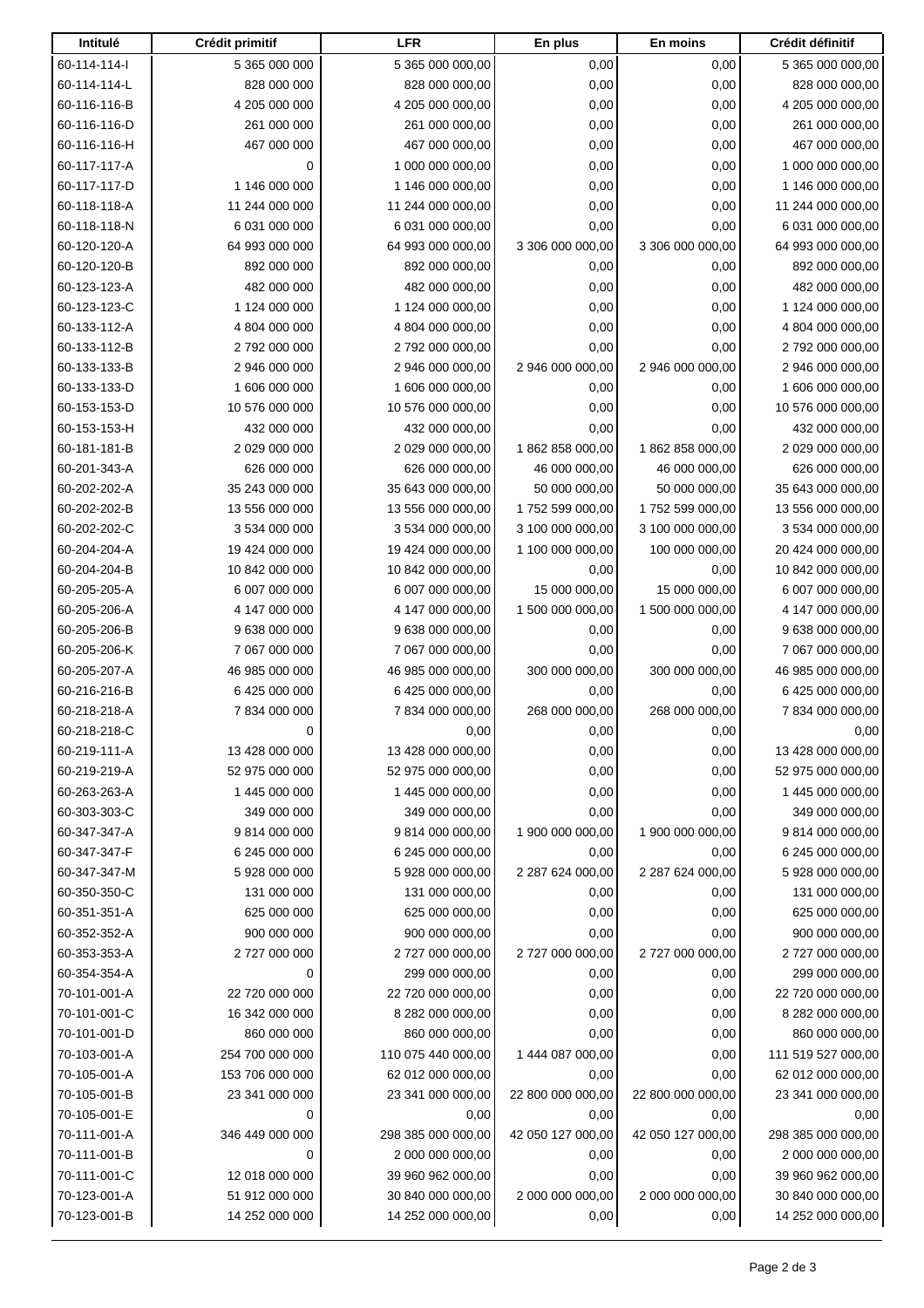| Intitulé     | Crédit primitif    | <b>LFR</b>            | En plus            | En moins           | Crédit définitif   |
|--------------|--------------------|-----------------------|--------------------|--------------------|--------------------|
| 70-123-001-E | 13 501 000 000     | 13 501 000 000,00     | 0,00               | 0,00               | 13 501 000 000,00  |
| 70-124-001-A | 30 288 000 000     | 30 288 000 000,00     | 0,00               | 0,00               | 30 288 000 000,00  |
| 70-124-001-B | 1 147 000 000      | 1 147 000 000.00      | 0,00               | 0,00               | 1 147 000 000,00   |
| 70-124-001-C | 21 340 000 000     | 21 340 000 000.00     | 0,00               | 0,00               | 21 340 000 000,00  |
| 70-124-001-F | 15 575 000 000     | 7894000000.00         | 0,00               | 0,00               | 7894000000,00      |
| 70-180-001-B | 31 938 000 000     | 21 330 000 000,00     | 0,00               | 0,00               | 21 330 000 000,00  |
| 70-180-001-C | 368 000 000        | 368 000 000,00        | 0,00               | 0,00               | 368 000 000,00     |
| 70-202-001-A | 46 742 000 000     | 46 742 000 000,00     | 23 850 000 000,00  | 23 850 000 000,00  | 46 742 000 000,00  |
| 70-202-001-C | 9 580 000 000      | 9 580 000 000,00      | 0,00               | 0,00               | 9 580 000 000,00   |
| 70-212-001-A | 7 086 000 000      | 7 086 000 000,00      | 0,00               | 0,00               | 7 086 000 000,00   |
| 70-218-001-A | 242 911 000 000    | 211 937 560 000,00    | 198 942 560 000,00 | 198 942 560 000,00 | 211 937 560 000,00 |
| 70-219-001-A | 35 960 000 000     | 35 960 000 000,00     | 0,00               | 0,00               | 35 960 000 000,00  |
| 70-221-001-B | 368 000 000        | 33 000 000,00         | 0,00               | 0,00               | 33 000 000,00      |
| 70-221-001-D | 1 470 000 000      | 2 614 000 000,00      | 0,00               | 0,00               | 2 614 000 000,00   |
| 70-224-001-B | 20 061 000 000     | 10 167 000 000,00     | 0,00               | 0,00               | 10 167 000 000,00  |
| 70-224-001-G | 860 000 000        | 860 000 000,00        | 0,00               | 0,00               | 860 000 000,00     |
| 70-228-001-B | 23 453 000 000     | 23 453 000 000,00     | 0,00               | 0,00               | 23 453 000 000,00  |
| 70-228-001-E | 23 706 000 000     | 12 439 000 000.00     | 0,00               | 0,00               | 12 439 000 000,00  |
| 70-256-001-D | 46 726 000 000     | 9 763 000 000,00      | 0,00               | 0,00               | 9 763 000 000,00   |
| 70-256-001-F | 860 000 000        | 860 000 000,00        | 0,00               | 0,00               | 860 000 000,00     |
| 70-262-001-D | $\Omega$           | 9 121 000 000,00      | 0,00               | 0,00               | 9 121 000 000,00   |
| 70-263-001-A | 1857000000         | 6 769 000 000,00      | 0,00               | 0,00               | 6 769 000 000,00   |
| <b>TOTAL</b> | 11 594 520 803 000 | 11 684 261 798 000,00 | 802 733 513 00     | 797 357 972 76     | 11 689 637 338 2   |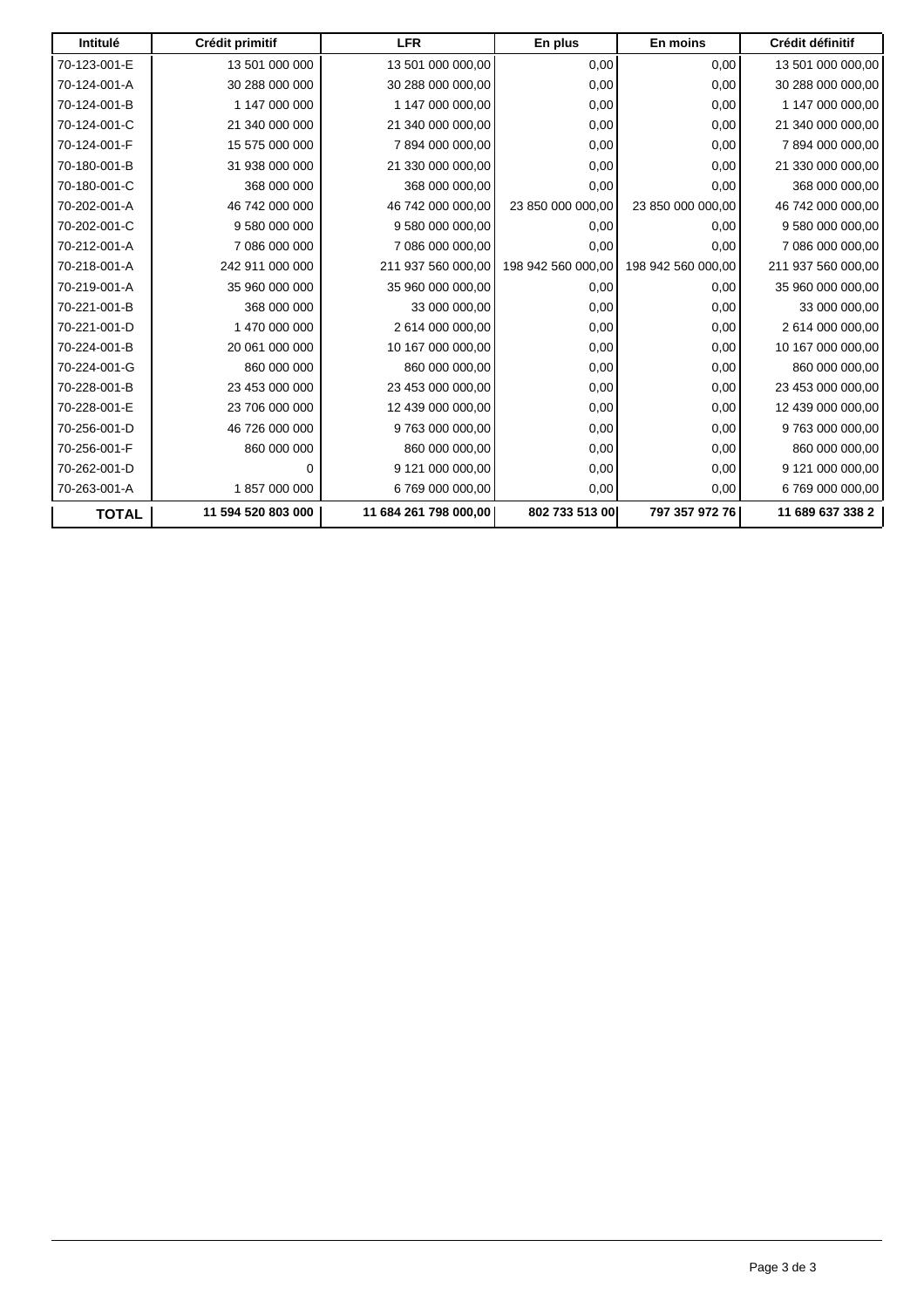#### **ETAT RECAPITULATIF DES CREDITS PAR MINISTERE**

| Intitulé        | Crédit primitif   | <b>LFR</b>           | En plus            | En moins           | Crédit définitif     |
|-----------------|-------------------|----------------------|--------------------|--------------------|----------------------|
| 01 - PRESIDENCE | 132 840 069 000   | 132 298 106 000,00   | 8 849 617 408,00   | 4 160 714 408,00   | 136 987 009 000,00   |
| 02 - SENAT      | 25 153 000 000    | 25 153 000 000,00    | 1 999 364 000,00   | 1858889000,00      | 25 293 475 000,00    |
| 03 - AN         | 50 553 000 000    | 50 553 000 000,00    | 4 182 000 000,00   | 1 663 601 000,00   | 53 071 399 000,00    |
| 04 - HCC        | 7 295 821 000     | 7 295 821 000,00     | 3 444 666 000,00   | 758 011 000,00     | 9 982 476 000,00     |
| 05 - PRM        | 146 296 067 000   | 163 916 082 000,00   | 42 728 309 500,00  | 35 681 565 500,00  | 170 962 826 000,00   |
| 06 - FFM        | 7 123 000 000     | 7 123 000 000,00     | 1 234 777 000,00   | 1 140 002 000,00   | 7 217 775 000,00     |
| 07 - CENI       | 52 064 269 000    | 52 064 269 000,00    | 18 259 290 000,00  | 1 967 567 000,00   | 68 355 992 000,00    |
| 08 - SMAECD     | 4 203 641 000     | 0,00                 | 0,00               | 0,00               | 0,00                 |
| 11 - MAE        | 48 473 033 000    | 68 145 442 000,00    | 7884855000,00      | 8 880 875 000,00   | 67 149 422 000,00    |
| 12 - MDN        | 242 967 941 000   | 244 281 782 000,00   | 6 033 180 315,00   | 2 012 156 315,00   | 248 302 806 000,00   |
| 13 - SEG        | 244 578 083 000   | 246 138 433 000,00   | 2 572 668 000,00   | 831 139 000,00     | 247 879 962 000,00   |
| 14 - MID        | 259 229 923 000   | 286 250 586 000,00   | 16 017 394 000,00  | 12 583 327 000,00  | 289 684 653 000,00   |
| 15 - MSP        | 152 879 956 000   | 154 775 567 000,00   | 4 286 478 000,00   | 8 375 315 000,00   | 150 686 730 000,00   |
| 16 - MINJUS     | 126 220 251 000   | 128 615 439 000,00   | 9 329 798 759,00   | 3 599 841 759,00   | 134 345 396 000,00   |
| 21 - MFB        | 5755 156 626 000  | 6 161 926 396 000,00 | 109 454 713 987,96 | 148 866 561 987,96 | 6 122 514 548 000,00 |
| 25 - MEP        | 61 016 599 000    | 61 688 796 000,00    | 5754 214 399,00    | 6 231 141 399,00   | 61 211 869 000,00    |
| 32 - MFPRATELS  | 22 553 306 000    | 25 552 373 000,00    | 4 315 697 800,00   | 4 028 469 800,00   | 25 839 601 000,00    |
| 34 - MIDSP      | 10 994 013 000    | 11 513 227 000,00    | 817 221 000,00     | 1 482 625 000,00   | 10 847 823 000,00    |
| 35 - MINTOUR    | 13 519 327 000    | 13 541 562 000,00    | 781 097 000,00     | 761 951 000,00     | 13 560 708 000,00    |
| 36 - MCC        | 37 065 681 000    | 38 099 762 000,00    | 232 594 000,00     | 938 213 000,00     | 37 394 143 000,00    |
| 37 - MCRI       | 19 250 325 000    | 19 209 633 000,00    | 6 339 077 400,00   | 372 667 400,00     | 25 176 043 000,00    |
| 41 - MINAE      | 472 330 965 000   | 408 807 917 000,00   | 12 987 491 000,00  | 16 987 173 000,00  | 404 808 235 000,00   |
| 43 - MRHP       | 60 854 962 000    | 65 678 790 000,00    | 17 174 807 000,00  | 18 289 464 000,00  | 64 564 133 000,00    |
| 44 - MEEF       | 87 782 262 000    | 91 714 850 000,00    | 4 868 665 000,00   | 4 877 033 000,00   | 91 706 482 000,00    |
| 47 - SEMRHPCM   | 4 306 004 000     | 0,00                 | 0,00               | 0,00               | 0,00                 |
| 51 - MEH        | 0                 | 179 769 346 000,00   | 16 779 497 349,00  | 11 492 830 000,00  | 185 056 013 349,00   |
| 52 - MEAH       | 325 998 233 000   | 107 636 372 000,00   | 21 276 130 000,00  | 25 098 775 000,00  | 103 813 727 000,00   |
| 53 - MMP        | 28 217 838 000    | 28 447 271 000,00    | 3 535 619 884,00   | 2 268 878 000,00   | 29 714 012 884,00    |
| 61 - MTPI       | 761 549 383 000   | 723 627 790 000,00   | 278 445 971 000,00 | 265 392 264 000,00 | 736 681 497 000,00   |
| 62 - MATSF      | 480 718 498 000   | 227 115 097 000,00   | 77 979 009 000,00  | 81 060 222 000,00  | 224 033 884 000,00   |
| 63 - MTM        | 106 004 989 000   | 69 976 194 000,00    | 3733078700,00      | 1 636 188 700,00   | 72 073 084 000,00    |
| 66 - MPTDN      | 14 340 915 000    | 14 354 491 000,00    | 378 991 000,00     | 684 871 000,00     | 14 048 611 000,00    |
| 71 - MINSAN     | 377 344 540 000   | 384 906 595 000,00   | 25 794 818 000,00  | 35 006 142 000,00  | 375 695 271 000,00   |
| 75 - MJS        | 28 450 495 000    | 29 416 099 000,00    | 2 549 210 000,00   | 1 731 160 000,00   | 30 234 149 000,00    |
| 76 - MPPSPF     | 40 264 439 000    | 40 494 455 000,00    | 4 086 287 000,00   | 4 052 120 000,00   | 40 528 622 000,00    |
| 81 - MEN        | 1 077 479 974 000 | 1 099 542 382 000,00 | 52 216 519 500,00  | 52 484 604 500,00  | 1 099 274 297 000,00 |
| 83 - METFP      | 59 326 650 000    | 57 765 481 000,00    | 3 124 842 000,00   | 5 764 391 000,00   | 55 125 932 000,00    |
| 84 - MESUPRES   | 236 189 595 000   | 241 797 173 000,00   | 22 481 938 000,00  | 22 972 813 000,00  | 241 306 298 000,00   |
| 86 - MCPASP     | 13 927 130 000    | 15 069 219 000,00    | 803 625 000,00     | 1 364 410 000,00   | 14 508 434 000,00    |